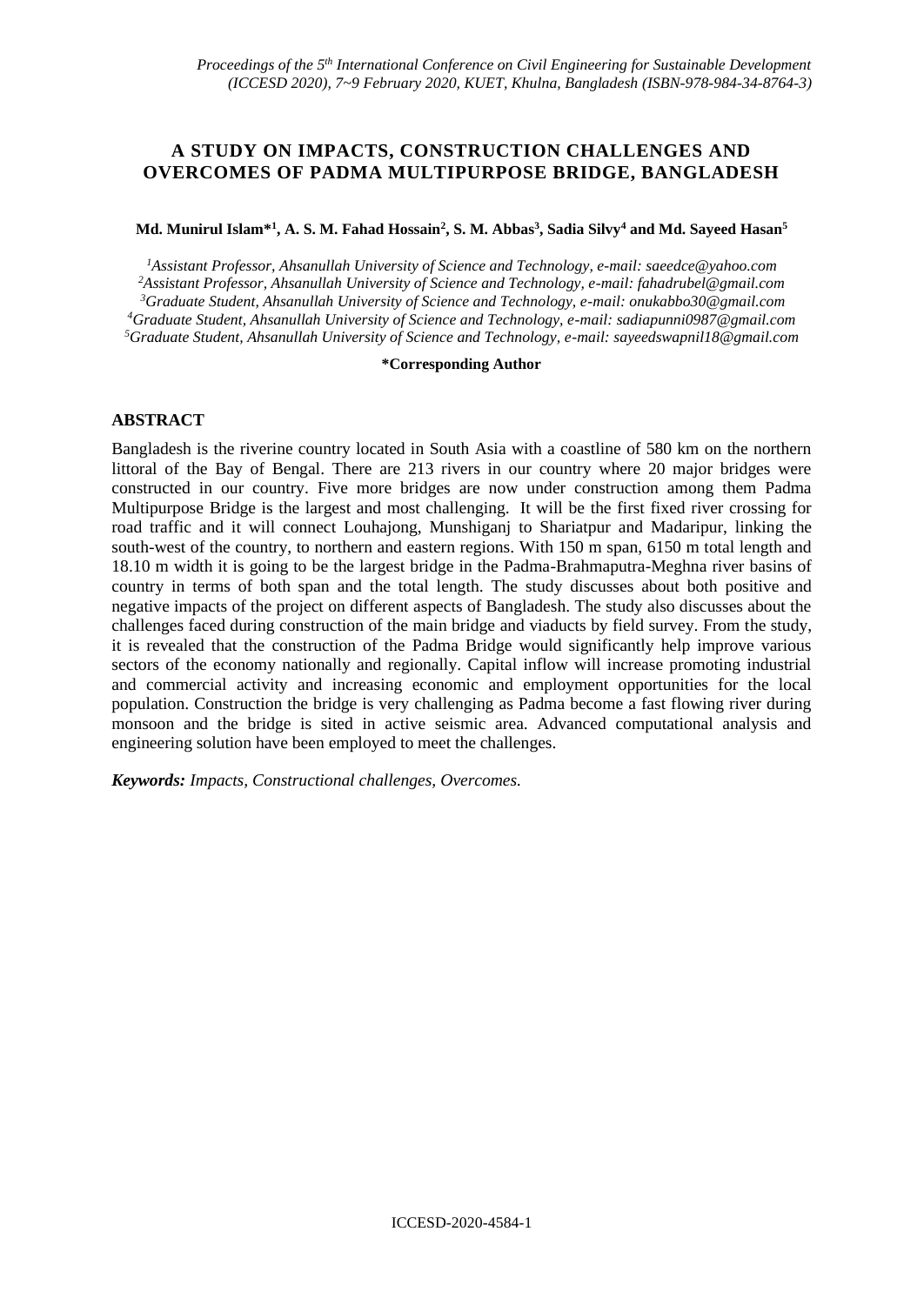*5 th International Conference on Civil Engineering for Sustainable Development (ICCESD 2020), Bangladesh*

# **1. INTRODUCTION**

Bangladesh is riverine country. According to Bangladesh Water development board (BWDB) about 230 rivers currently flow in Bangladesh. The river network of Bangladesh as the most important transport artery in the country's communication sector plays a vital role in national life. Almost all big cities, towns and commercial centers of the country grew up on the banks of its rivers. Bangladesh, to the east of India on the Bay of Bengal, is a South Asian country marked by lush greenery and many waterways. Its Padma (Ganges), Meghna and Jamuna rivers create fertile plains, and travel by boat is common. Main bridges in Bangladesh are **–** Jamuna Bridge, Hardinge Bridge, Lalon Shah Bridge, Meghna Bridge, Padma Bridge, Shah Amanat Bridge, Khan Jahan Ali Bridge & Kean Bridge. Each bridge has different purposes and importance. The Padma Multipurpose Bridge and associated facilities are of great importance for the development of Bangladesh. This project has remarkable impacts on whole country and contributes to the socio-economic development on Southwest region. In addition, industrial development will be accelerated.

# **2. LITERATURE REIEW**

The Padma Multipurpose Bridge is a multi purpose road-rail bridge across the Padma River under construction in Bangladesh. It will connect Louhajong, Munshiganj to Shariatpur and Madaripur, linking the southwest of the country to the northern and eastern regions. Padma Bridge is the most challenging construction project in the history of Bangladesh. The two-level steel truss bridge will carry a four-lane highway on the upper level and a single track railway on a lower level. With 150 m spans, 6150 m total length and 18.10 m width, it is going to be the largest bridge in the Padma-Brahmaputra-Meghna river basins of the country in terms of both span and the total length. Figure 1 shows a probable view of the dream bridge Padma Multi-purpose Bridge.



Figure 1: The Padma Multipurpose Bridge (www.padmabridge.gov.bd)

# **3. IMPACTS OF PADMA BRIDGE IN BANGLADESH**

The proposed Padma Multipurpose Bridge will be a multipurpose road-rail bridge across the Padma River and it will be the largest bridge in Bangladesh and the first fixed river-crossing for road traffic. The Padma Multipurpose Bridge will transform the lives of nearly 30 million people living in the country's southwest region, promoting industrial and commercial activities and increasing economic and employment opportunities, according to various studies and reviews on the major economic impact of the bridge project. At least 30 million people, almost one-fifth of the country's total population, will directly benefit from the bridge, according to a study by the World Bank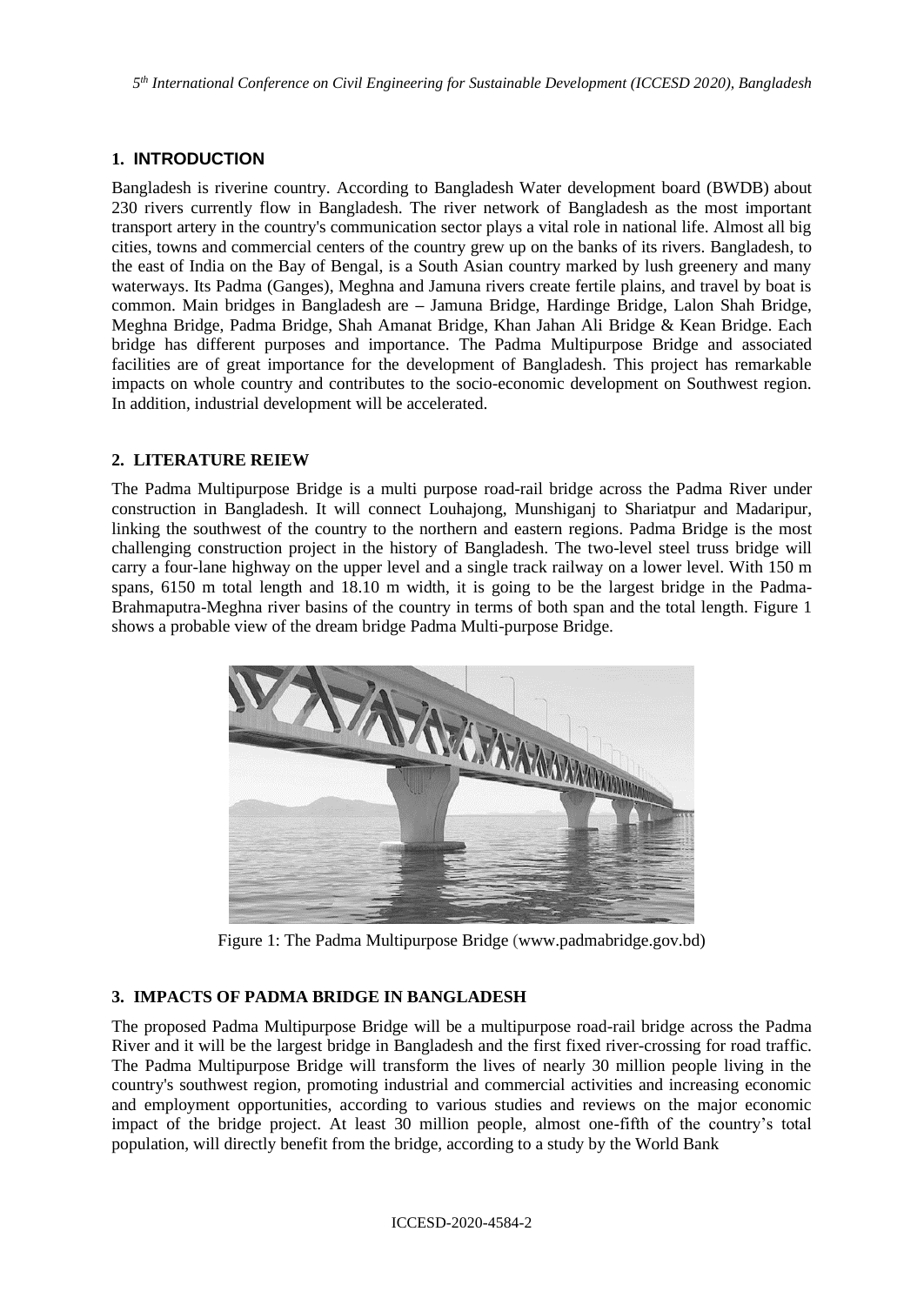# **3.1 Positive Impacts**

Padma Multipurpose Bridge would significantly help improve various sectors of the economy nationally and regionally. With the bridge, capital inflow will increase, promoting industrial and commercial activity, increasing economic, and employment opportunities for the local population.

#### **3.1.1 Communication**

The construction of Padma Multipurpose Bridge will solve the communication problem of the southwestern part of Bangladesh, which comprises 25% of the total land mass. Introduction of both the road and the rail will help to transport raw materials from the port of Chittagong at a cheaper rate. By constructing the bridge, economic development of the southwest will promote industrial and commercial activity and improve economic and employment opportunities for local people.

### **3.1.2 Quicker Travel Time and Reduction of Distance**

The proposed bridge will provide direct links between two major seaports of the country. The distance from Dhaka to nearly all major destinations in the southwest region will be reduced by 100 kilometers (km) or more and hauling time of vehicles will reduce by over 3 hours each trip that will bring considerable savings in passenger and commodity movement time and costs.

### **3.1.3 Safety of Public Lives**

There is an urgent need to replace unsafe ferry and launch operations between Dhaka and the southwest region by safer and more reliable surface transport. Overloaded vessels frequently sink in this waterway when passing through the turbulent confluence of the Padma and Meghna Rivers. Construction of Padma Multipurpose Bridge is a remedy to this misery.

### **3.1.4 Electricity, Telecommunication and Gas Supply**

Construction of Padma Multipurpose Bridge will connect the southwestern part of the country with national power grid. An electric circuit will join the two halves. Therefore, this immense power supply will generate both present economy and rapid industrialization.

# **3.1.5 Agriculture**

The economy of the southwestern region was dependent on irrigation system. Non-availability of power forced the local farmers to use fuel based irrigational pumps. With its limited capacity and fuel consumption, very often made its use uneconomical. With the availability of electricity, the production cost of agro-products are bound to come down, with a considerable increase on production.

#### **3.1.6 Industrialization**

The major setback, which the southwestern region faced due to the absence of a bridge, is the industrialization of the region. No industry except those based on local resources could be established because of the transportation and consequence-marketing problem of both raw material and finished good. Now that the Padma Multipurpose Bridge will bring the power necessary for industrialization at the doorstep of common people, industries of various scale and dimension will flourish on the region ultimately boosting the national economy.

#### **3.1.7 Improvement of living Standard**

For construction, residences nearby the sites had to be evacuated and a large number of local people had to be relocated to resettlement sites. These local people moving to resettlement sites will greatly improve the living environment since many civic amenities and social infrastructure would be made available.

#### **3.1.8 Cultural Integration**

In Bangladesh, diversity in language, food habit and culture is seen in different regions. People from one region sometimes find it difficult to understand the language of another. The Bridge, which will play the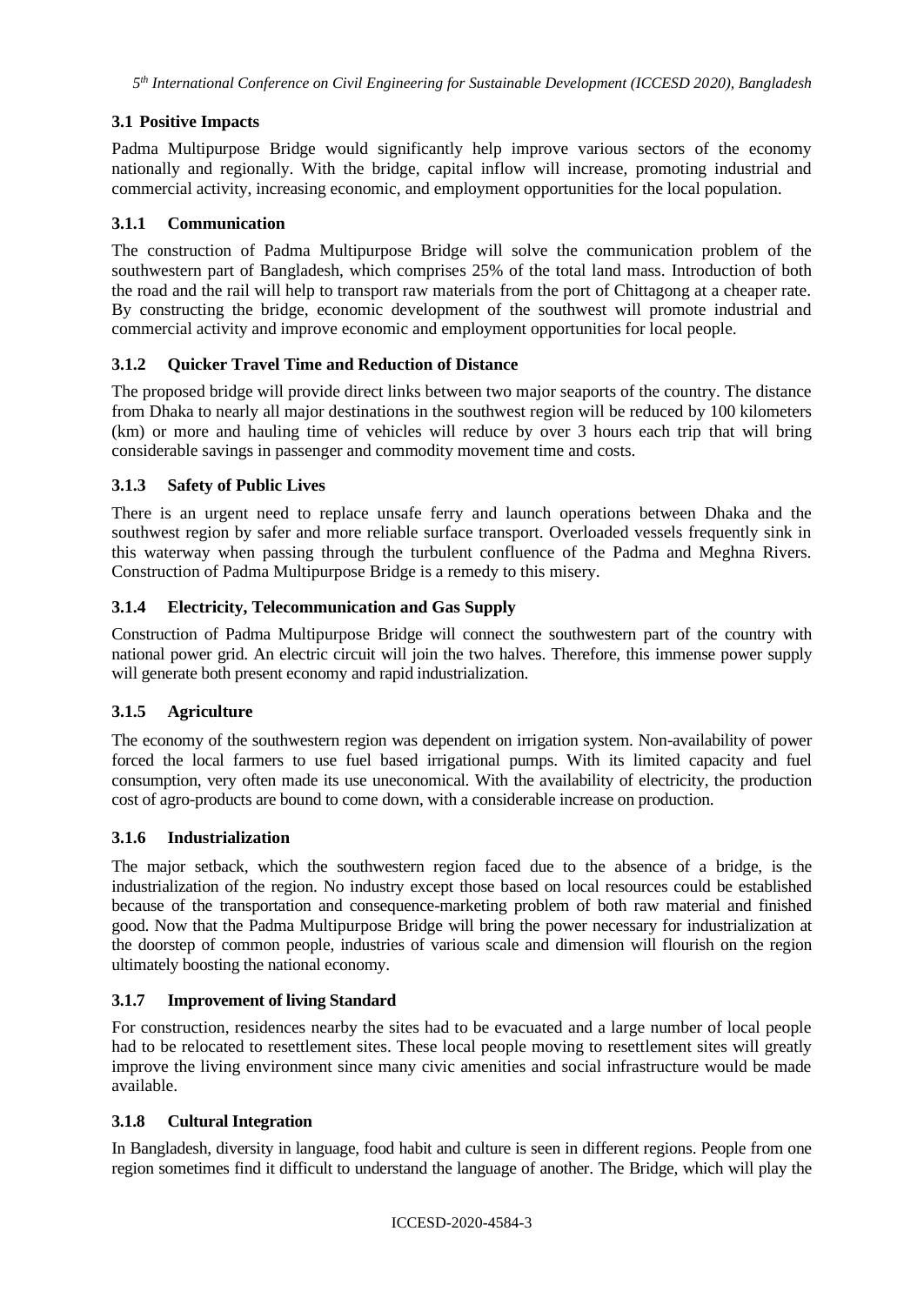role of a development catalyst for the nation's culture. The cumulative socializing effects of all this will bring people closer in thought, outlook, interaction and action, which are likely to be more uniform than what it is now.

#### **3.2 Negative impacts**

Because of the sudden economic development in the southwestern region, the livelihood and lifestyle of many will change. With this change, many other social and political factors will arise which may pose threat to the success of Padma Bridge in the future.

### **3.2.1 Loss of Households**

The project will need to acquire 755 hectares (ha) of land for the construction of the bridge and its associated infrastructure, including the development of five resettlement sites. In addition, about 163 ha of land will be temporarily required for construction sites for a period of about 6 years. About 5500 households comprising of 26,500 persons would be affected. Total population affected (directly and indirectly) may run into Mawa - 70,000-80,000 and Paturia - 40,000-45,000.

### **3.2.2 Loss of Agricultural Land**

A total of about 507 thousand acres of land will be affected Munshiganj, Shariatpur and Madaripur districts because of the component. Of the total land affected, the majority of land affected is located on the Janjira side amounting to 83% of the total acquired land, whereas the remaining affected land lies on the Mawa side. About 30,000 people in 10,000 households will lose their income and livelihoods due to the loss of agricultural land.

### **3.2.3 Income Loss**

25,000 people will suffer income loss from affected fisheries, services, trading and transportation, and wage employment. Some of these people will be affected indirectly upon the opening of the bridge to traffic.

# **3.2.4 Environmental Affect**

The salient findings from the initial environmental assessment study were reported as part of the feasibility study but have not yet been included in the proposed mitigation measures and proper management plan. The salient findings include the following:

- The impact of the bridge on regional hydrology and flooding patterns, as the high-water level of the Padma River rises due to the bridge construction, is not expected to be significant, but detailed assessment will be required.
- Adequate openings on the planned right bank, approach road are required for drainage.
- Limited erosion and siltation is expected, but detailed assessment will be required.
- About 295,072 trees loss (Excluding 485,074 bamboo and banana trees).
- About 58 ponds covering 4.18 ha and 74 ditches covering 2.66 ha will be affected by the Project. Total loss of fish breeding area about 767 ha.
- The Padma River is an important migratory route for hilsa fish. Fish production losses of about 11 tons per year may be compensated by fish culture in new ponds in borrow pits.
- About 50 million cubic meter dredge material will be generated from the river.
- Traffic congestion, safety hazards, noise pollution, sanitation, health and hygiene, waste generation etc.

# **4. CONSTRUCTION CHALLENGES AND OVERCOMES OF PADMA MULTIPURPOSE BRIDGE**

At 6.15 km in length the Padma Multipurpose Bridge will be a landmark structure in Bangladesh and one of the great river crossings of the world. The design of the bridge has been a major challenge with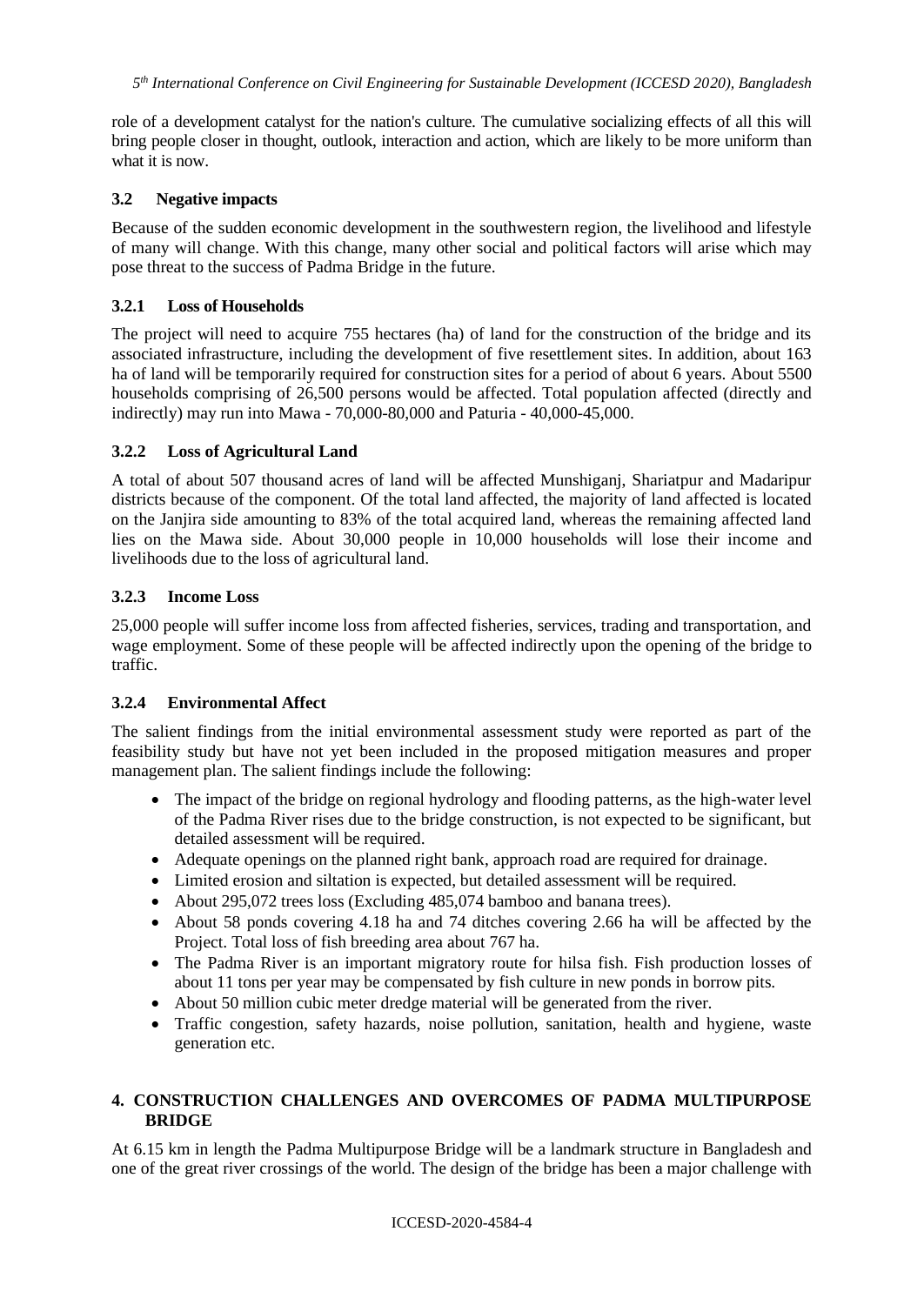the river changing in nature dramatically during the monsoon season, when the flow rate and major fluctuations in river bed level threatening to undermine any bridge piers. . The bridge site is also in an area of considerable seismic activity. To design the bridge, advanced computational analysis and engineering solutions have been employed, in order that the bridge will be able to meet the challenges of nature during its long life. Figure 2 illustrates the installation of Padma Multipurpose Bridge.



Figure 2: Intallation of Span (www.padmabridge.gov.bd)

# **4.1 Construction Challenges**

The constructional challenges of Padma Multi-purpose Bridge are discussed below.

# **4.1.1 Insufficient Pile Capacity**

According to design, each pile should have the capacity of 8200 ton. But where clay layer is encountered, Pile capacity has reduced to about 6250 ton.

# **4.1.2 Increased Scouring at Banks**

The length of pile varies from pier to pier. The average length of pile is taken as 115-120m. But due to increased scouring at the bank (Janjira) Pile length has to be increased (123.75m) under some piers (P-37, P-38, P-39, P-40, P-41).

# **4.1.3 Limitations in Increasing Pile Length**

Bearing capacity of piles can be increased by increasing skin friction which requires an increase in pile length. But it is found that there is presence of stiff clay layers at the depth of 130-160 m which will cause accountable settlement. So increase in pile lengths cannot be taken as a solution.

# **4.1.4 Limitations in increasing Pile Number**

Capacity to support the piers can also be increased by simply increasing the number of piles under each. But increasing the number of piles (more than 7) will make the design complex and also will require further space. So not more than 7 piles can be provided under each pier (excluding viaducts).

# **4.1.5 Skin Grouting**

The procedure of skin grouting is another challenge in this project. Recently this process is being tested on the piles of viaducts.

# **4.1.6 Rising of Bed**

The piling depth of Padma Multipurpose Bridge is a world record (115-120m). For this huge pile a deep hole had to be dug up. When the work started, the dredged soil was deposited in river bed. As a result, there rose a bed creating problems for river vehicle.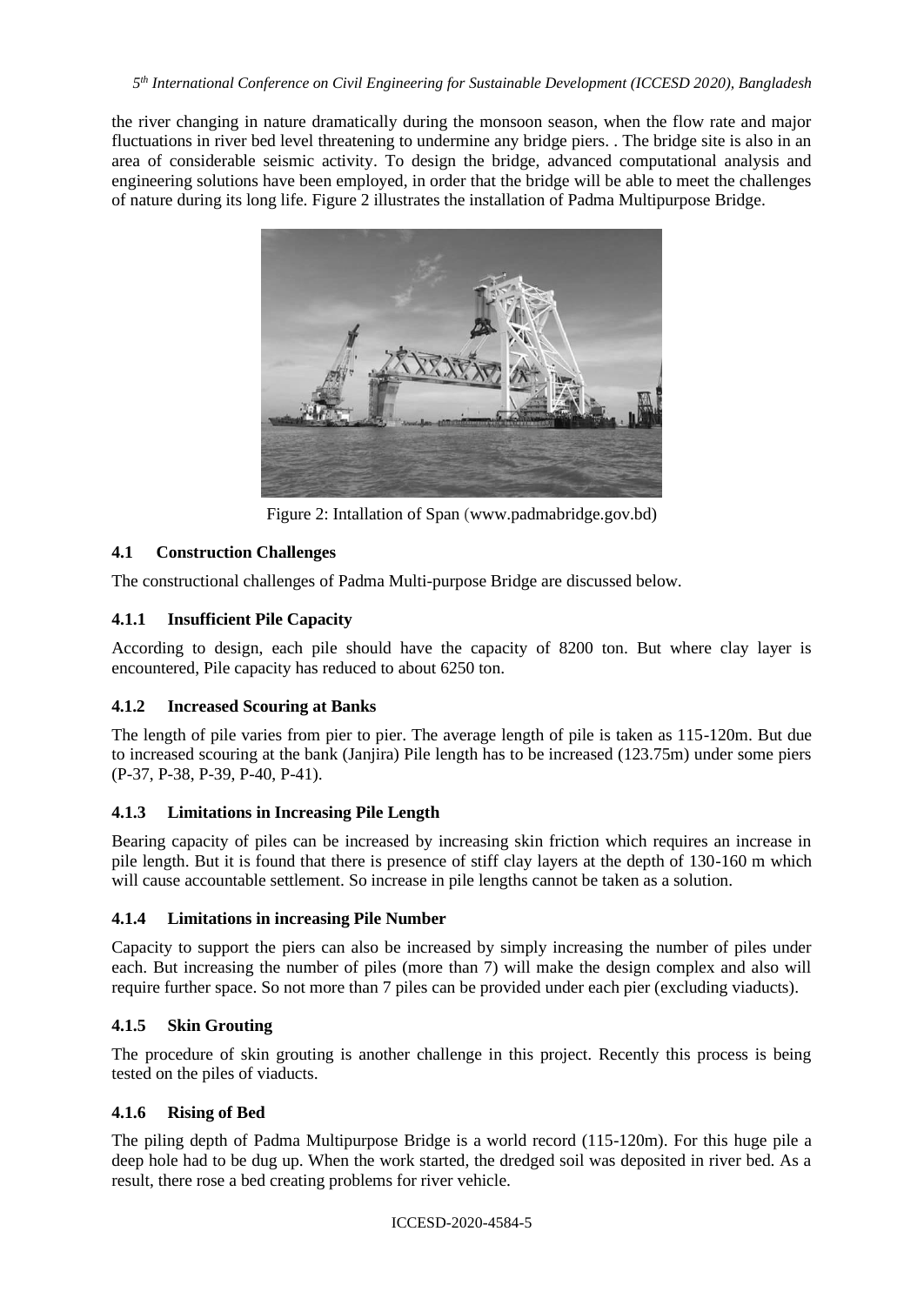*5 th International Conference on Civil Engineering for Sustainable Development (ICCESD 2020), Bangladesh*

### **4.1.7 Sedimentation**

Sedimentation in Padma also creates problems for the floating crane by reducing water depth which requires dredging.

### **4.1.8 Pile Driving Hammer**

For pile driving purpose 3 MENCK hammers are used with the capacity of 3500kj, 2400kj, and 1800kj respectively. Such massive hammers are being used in our country for the first time and their operation and maintenance can be considered as a challenge. The pile driving hammer is shown oin figure 3.



Figure 3: Pile Driving Hammer (youtube.com)

# **4.1.9 Lowered Water Surface**

The largest floating crane is introduced to carry the spans of the bridge. But the problem is it needs sufficient depth of water to float. But in December 2017, due to dry season the surface water level had lowered at a huge depth. For this it was not possible to carry the spans through the cranes. So the work had to be stopped for a while.

#### **4.2 Overcomes of Challenges of Padma bridge**

#### **4.2.1 Inclined Piles**

To deal with the massive river current the designers decided to provide inclined piles. The piles were designed in 1H:6V ratio. Because of this it can resist more lateral force which also helps to resist earthquake as well. A pile arrangement is shown in figure 4.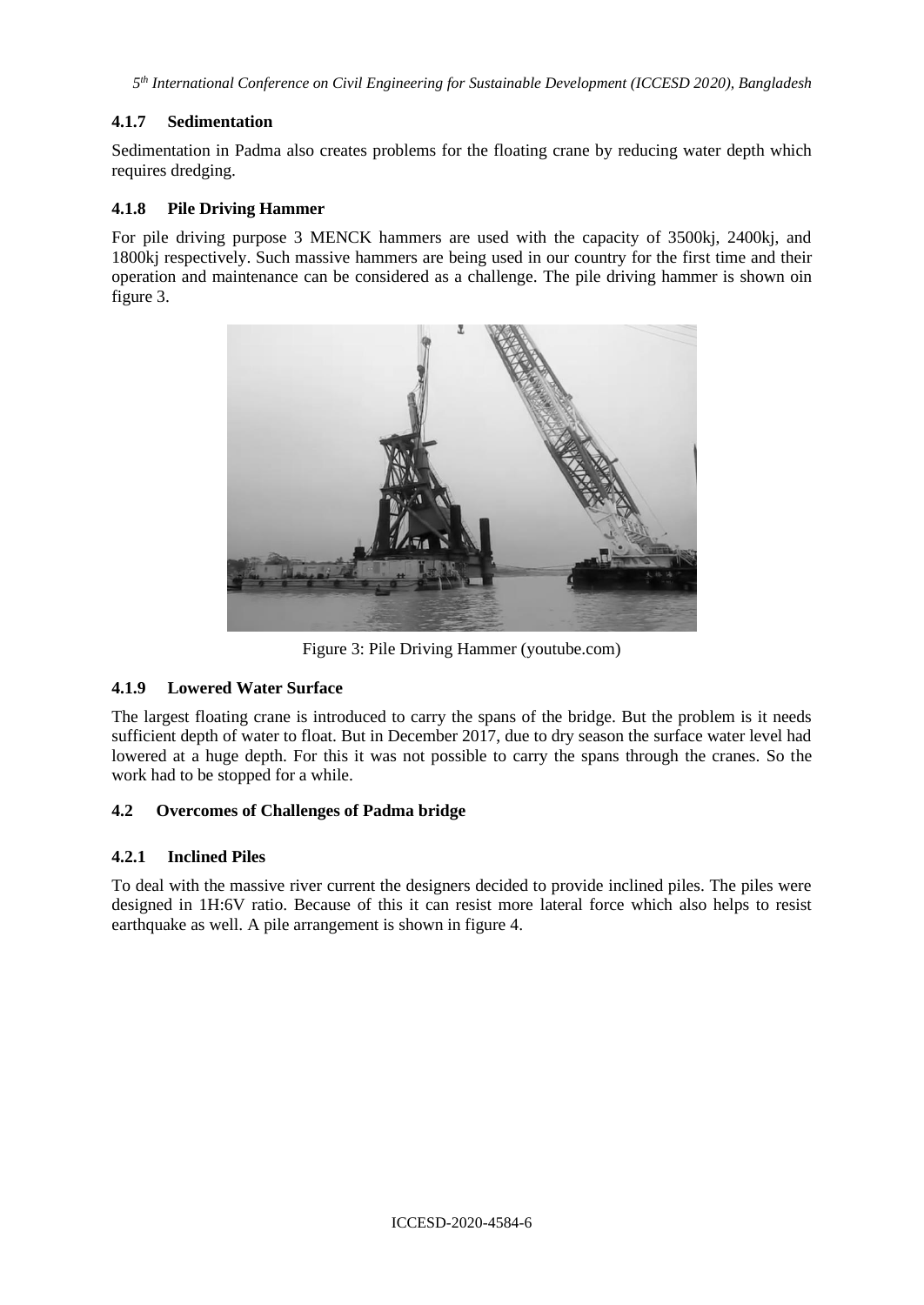*5 th International Conference on Civil Engineering for Sustainable Development (ICCESD 2020), Bangladesh*



Figure 4: View of pile Layout (UNB)

# **4.2.2 Provision of one Extra Pile**

According to initial design, each pier supposed to have 6 steel tabular driven piles beneath. But due to insufficient bearing capacity and inability to increase pile length, 22 of the piers are later decided to be provided with7 piers to support them. These piers are P-6,P-7,P-8,P-9,P-10,P-11,P-12,P-15,P-19,P-24,P-25,P-26,P-27,P-28,P-29,P-30,P-31,P-32,P-33,P-34,P-35 and P-36.

# **4.2.3 Base Grouting**

Base Grouting is another effective process to increase the capacity of piles. Micro-Fine cement grout is used for this process (P14-4). Grout Mix Design-Water: Micro-Fine Cement (Prefine-80): Admixture (Basf master Rheobuild  $1000$ ) =  $0.8 : 1 : 0.01$ 

#### **4.2.4 Artificial River**

To place the 5<sup>th</sup> span on no. 41 and 42 piers, an artificial river was created by dredging. It provided sufficient depth for the floating crane to move.

# **5. CONCLUSIONS**

The Padma Multipurpose Bridge will stand as a landmark structure in Bangladesh, not only providing a vital communications link, but also signaling another milestone engineering solution in a region of extreme environmental hazards. The Padma Multipurpose Bridge will provide a vital missing link in the transport network of Bangladesh. The bridge will provide significant travel time savings, particularly between the Dhaka Division to the south-east of Bangladesh and possibly onto India. The bridge will be a safe and easy fixed river crossing replacing the often unsafe and unreliable ferries. Nevertheless, the possible prospective impacts discussed before has proven the worth of having this bridge in place. All the people of Bangladesh can hope now is a successful completion of the construction of this Multipurpose Bridge.

#### **REFERENCES**

De Silva, S., Wightman, N.R. & Kamruzzaman, Md. 2010. "Geotechnical ground investigation for Padma Main Bridge". Proc. IABSE – JSCE Conference, Dhaka, 10-12 August 2010.

Islam, M.R. 2010. "General and design features of Padma Multipurpose Bridge". IABSE – JSCE Conference, Dhaka, 8-10 August 2010.

McLean, D., Neill, C. & Oberhagemann, K. 2010. "Design of River Training Works for Padma Multipurpose Bridge", Bangladesh. Proc. IABSE – JSCE Conference, Dhaka, 10-12 August 2010.